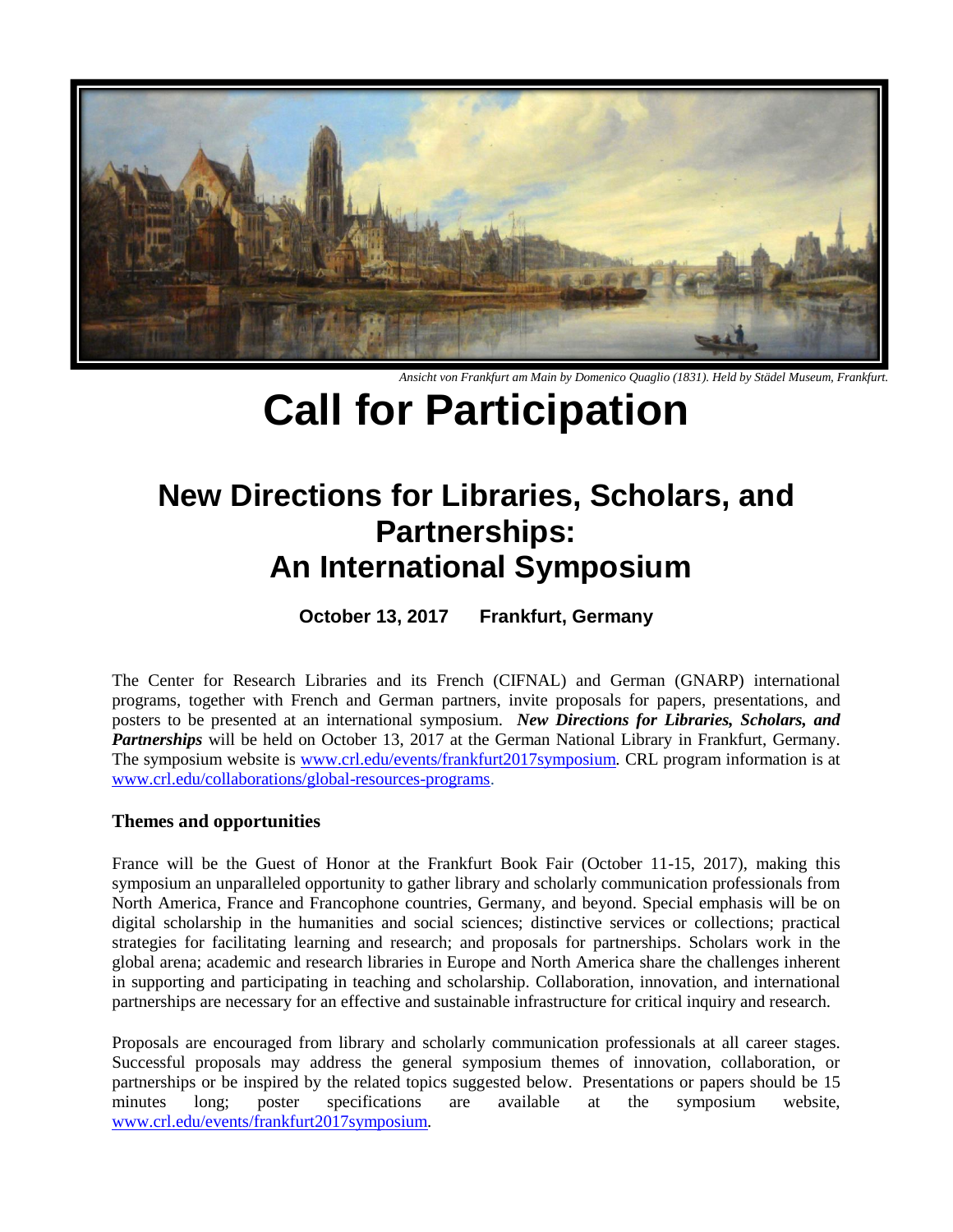### **Potential topics**

#### **New Dimensions of Engagement with Scholars and Students**

- o Transforming research information services
- o Contributing to emerging research methods, sources and practices
- o Developing subject and liaison librarianship
- o Using digital tools for teaching and learning in European studies

#### **Strategies for Collections and Partnerships**

- o Regional and international alliances and partnerships
- o Distinctive French-language collections
- o Digital humanities or social sciences projects in French or European studies
- o Addressing international interlibrary loan and document delivery dilemmas

#### **The 21st Century Digital and/or Hybrid Scholarship Cycle**

- o Issues and solutions for humanities and social science scholars
- o Effects of the current publishing (r)evolution
- o Open Access and copyright
- o Collecting and managing born-digital or transmedia material
- o Preservation and archiving

#### **Tools and Techniques for Sustained Professional Development**

- o Engaging new library professionals in international collaborations
- o Internships, exchanges, training, and curriculum innovation
- o Digital pedagogy and digital tools
- o Teaching information literacy and research methods
- o Librarianship and the liberal arts

#### **Submission guidelines**

Please submit your proposal **by March 15, 2017** for a 15 minute paper or presentation (about 2,000-3,000 words, or PPT presentation) or for a poster (A1 size or approximately 24" x 36"). Use the submission form on the symposium website at [www.crl.edu/events/frankfurt2017symposium/proposal,](https://www.crl.edu/events/frankfurt2017symposium/proposal) and include an abstract of 500 words or less. Notification will be by May 1, 2017. Final presentation drafts are due September 20, 2017.

The primary symposium language will be English. If you need to present in French, please contact organizers to describe how you might provide translation into English, or to discuss translation options.

For further questions about posters or presentations, contact **[frankfurtsymposium@listserv.crl.edu](mailto:frankfurtsymposium@listserv.crl.edu)**.

#### **Important dates**

Proposal submission: March 15, 2017 Notification of authors: May 1, 2017 Early symposium registration: August 1, 2017 (registration is required of all attendees) Submission of paper (text), presentation (PPT), or poster (PDF): September 20, 2017 Symposium: October 13, 2017 Frankfurt Book Fair: October 11-15, 2017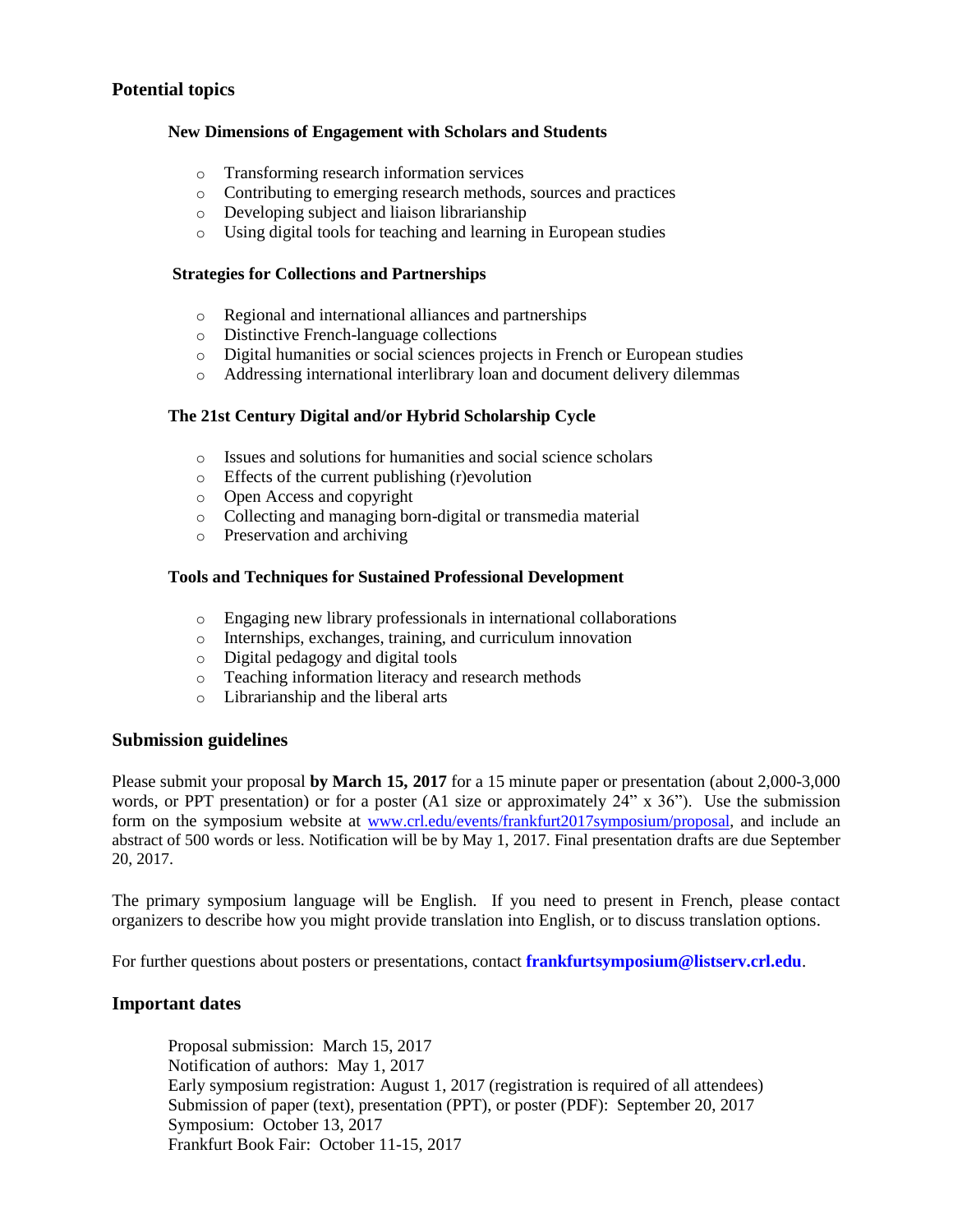#### **General information**

Participants are responsible for their own lodging and travel; however, suggestions and local information will be posted on the symposium website. Please note that Frankfurt Book Fair registration includes regional transportation for the five Fair days, permitting registrants to stay more cheaply outside the city, with easy access to key locations. The symposium registration fee (not yet set) will be moderate.

Symposium organizers are planning other activities to take place during the Book Fair week. Please consult the symposium website, [www.crl.edu/events/frankfurt2017symposium](http://www.crl.edu/events/frankfurt2017symposium), for forthcoming information about these activities, and for the program.

#### **Planning Team**

#### **Chairs**

Sarah How, *European Studies Librarian, Cornell University; Chair, CIFNAL* Dr. Heidi Madden, *Librarian for Western European and Medieval Renaissance Studies, Adjunct Assistant Professor of German Studies, Duke University*

#### **Committee**

Judy Alspach, *Area Studies Program Manager, Center for Research Libraries* Jill Baron, *Librarian for Romance Languages & Literatures and Latin American Studies, Dartmouth College* Dr. Paula Carns, *Head, Literatures and Languages Library, University of Illinois at Urbana-Champaign* Katie Gibson, *Humanities Librarian, Miami University, Ohio* Dr. Richard D. Hacken, *European Studies Librarian, Brigham Young University* Rex Hatfield, *German Studies Librarian, Princeton University* Meredith Levin, *Western European Humanities Librarian, Columbia University; Interim Head, Burke Library at Union Theological Seminary* Dr. Michael Seadle, *Director, Berlin School of Library and Information Science, co-Director, HEADT Centre, Research Dean, Faculty of Humanities, Humboldt-Universität zu Berlin* Dr. Sarah Sussman, *Curator, French and Italian Collections; Head, International and Area Studies Resource Group, Stanford University Libraries* Kristen Totleben, *Modern Languages and Cultures Librarian; University of Rochester Libraries* Dr. Lidia Uziel, *Head of Western Languages Division and Bibliographer for Western Europe, Harvard University* Brian Vetruba, *Germanic Languages and Literatures, Comparative Literature, and European Studies Librarian, Washington University, St. Louis; Chair, GNARP* Sarah G. Wenzel, *Bibliographer for Literatures of Europe and the Americas, University of Chicago Library*

#### **Institutional Partners and Advisors**

Raphaëlle Bats, *Chargée de mission relations internationals, Enssib, Lyon* Professor Tom Becker*, Berufsverband Information Bibliothek e.V. Bibliothèque Nationale de France* Fabrice Gabriel, *Director, Institut français, Berlin* Dr. Doris Grüter, *Romance Studies Information Service (Romanistik FID), Universitäts und Landesbibliothek, Bonn*  Ute Schwens, *Director in Frankfurt am Main, Deutsche Nationalbibliothek* Dr. Heiner Schnelling, *Director, Universitätsbibliothek Johann Christian Senckenberg, Goethe Universität, Frankfurt am Main*